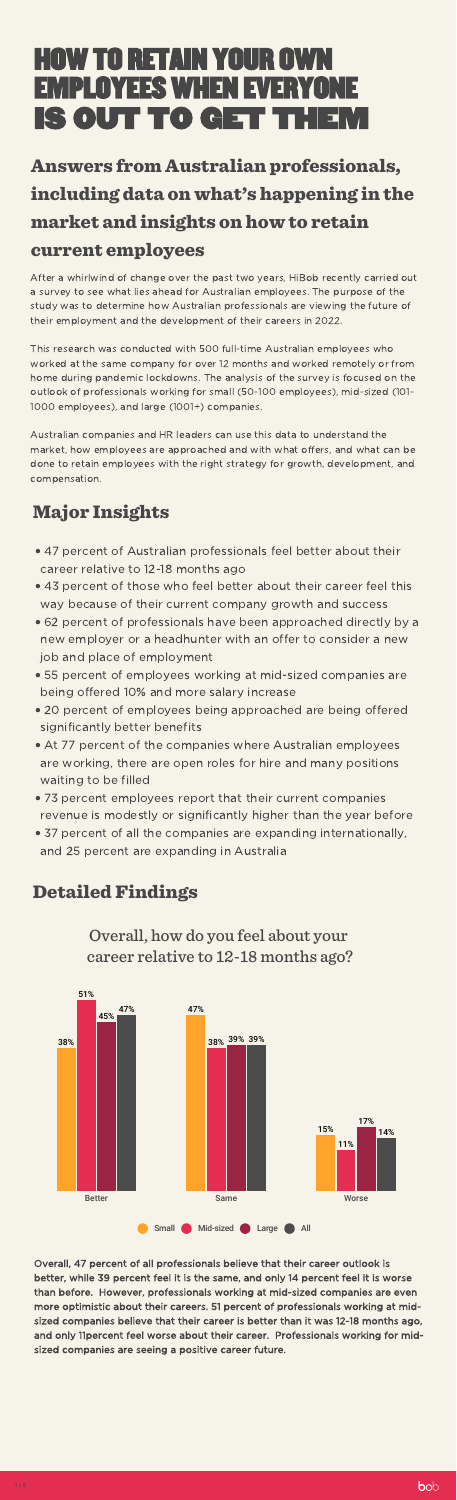#### If you feel better about your career relative to 12-18 months ago, why is this?

Forty-three percent of the professionals who had a good outlook on their careers selected their current company growth and success for their positive outlook on their career. Thirty-six percent of professionals working at mid-sized companies selected changing roles and promotions as the reason for their positive outlook. Thirty-two percent of professionals working at large companies attribute their positive outlook to the fact that they are actively being headhunted for positions in other companies. Twenty-five percent of professionals working at small companies believe their career prospects are positive since they have many job opportunities to pursue.

#### In the past 6 months, have you been approached by a headhunter or by a new employer directly?



Overall in the last six months, 62 percent of the survey respondents have been approached by a headhunter or by a new employer directly, and even more so for employees working for mid-sized companies (65 percent). Two out of three working employees are being courted with many opportunities being offered to them. Since so many active employees are frequently contacted, it makes sense that they would ask themselves, am I working for the right company, do I have a good job, am I being fairly paid, and am I being acknowledged?

#### How many times have you been approached in the last 6 months?

Drilling down into the number of times that working employees have been approached to go to another company, 42 percent admit to being approached between one and five times over the last six months, and 12 percent have been approached more than five times. Employees of mid-sized companies are even more attractive to the other employers and headhunters, with 49 percent being approached one to five times and 11 percent being approached over five times.



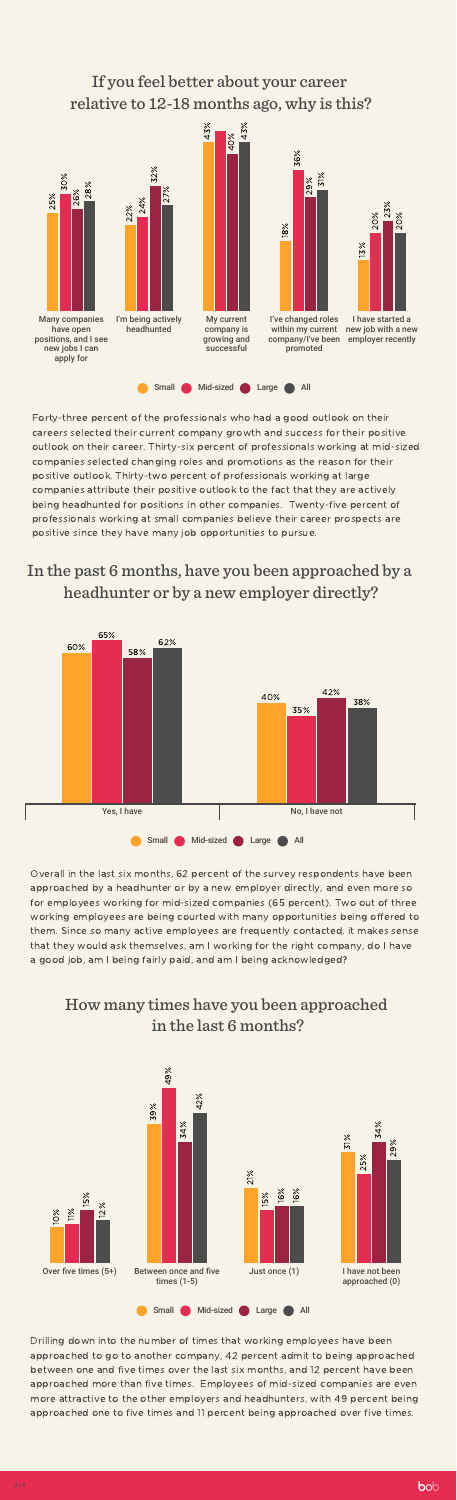For the roles you are looking at or being offered, is the salary better than at your current employer?

The insights from these answers are two-fold. On one hand, sixty-six percent (15 percent + 36 percent + 15 percent) of working employees are being enticed with a higher salary that is 30 percent better than their current salary. 43 percent of employees working for mid-sized companies are being offered 10 percent to 30 percent more.

On the other hand, employees from large companies are approached less often, and therefore, less inclined to change. So even though the salaries offered are higher, there are still 30 percent of employees that are not being offered much more than they have now. This is an opportunity for smart HR retention strategies where employees can continue working in their current company as long as they feel they belong and are part of the growth and success. People do not want to feel like they missed a better opportunity.

# For the roles you are looking at or being offered, are you being offered better benefits than at your current employer?

Interestingly enough, in addition to better salaries, it seems that better benefits are an enticing mechanism for 48 percent of the employees being approached with offers of moderately or significantly better benefits. This is a modern and interesting area for enticing people to switch companies. For employees at smaller companies, while only 18 percent are being offered significantly higher salaries, 35 percent are being offered significantly better benefits.

Is your company growing its headcount?

# What are employees offered to make the switch?

# What do employees know and feel about their current company?





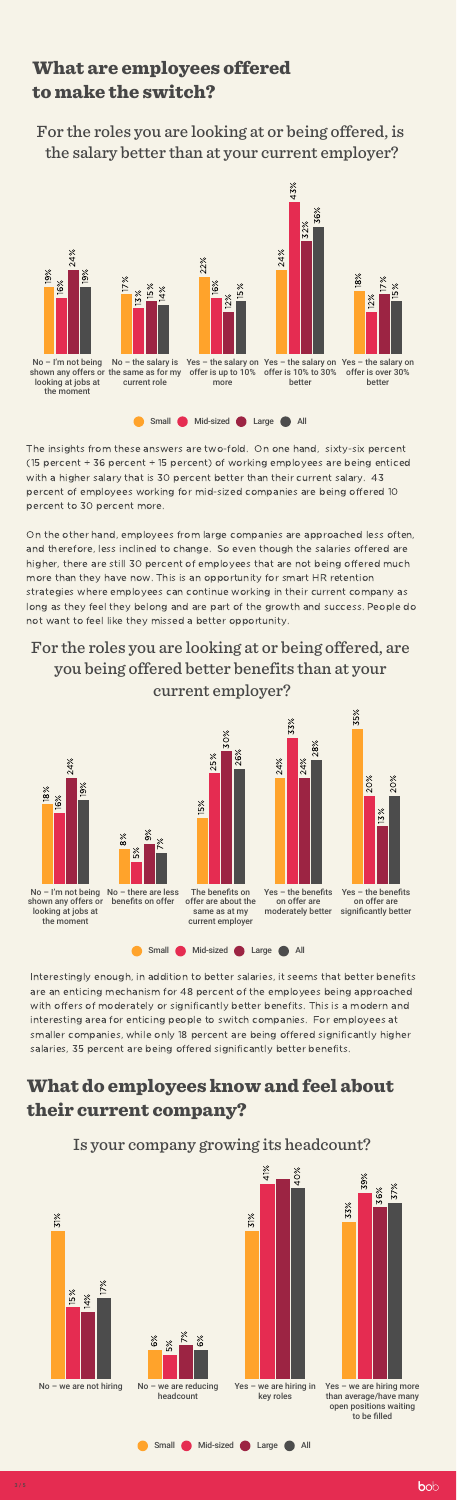#### Is your company's revenue performing better or worse than last year?

Most employees surveyed know that their company's revenue status since last year. Where 73 percent report that revenue is up modestly or significantly and only 27 percent report revenue is flat YoY or has decreased. Thirty-one percent of employees working at small companies say revenue has increased significantly. The success of the company they are working with is known to

them.

# Is your company hiring talent from offshore/overseas?

It is apparent that talent is hard to find, and companies are hiring talent from overseas. This is possible today due to remote and hybrid work policies and companies opening up multiple locations across the globe

Seventy-seventy percent of employees reported that their company is growing, there are open roles for hire and many positions waiting to be filled. This number is even greater at mid-sized companies where 80 percent of employees report that they have open positions that need to be filled. Employees know their companies are growing and looking for more talent and skills.



#### Is your company increasing or decreasing its number of locations/footprints?

in which we have offices, in which we have offices, Yes – we are increasing within Australia

Not only are companies hiring overseas, but they are also opening up both internationally and in various regions like Australia. Growth and expansion are happening for employees, sites, and locations. 37 percent of all the companies are expanding internationally, and 25 percent are expanding in Australia. In mid-sized companies, 39 percent are expanding internationally, and 28 percent are expanding in Australia. 44 percent of small companies are not changing their footprint, and only 6 percent are reducing their footprint.





No – our existing footprint is not changing

We are reducing the number of locations in which we have offices. branches, or operations

 $\infty$  $\%$ 

ဖ  $\%$ 

4  $\%$ 



the number of locations the number of locations branches, or operations branches, or operations internationally



5%